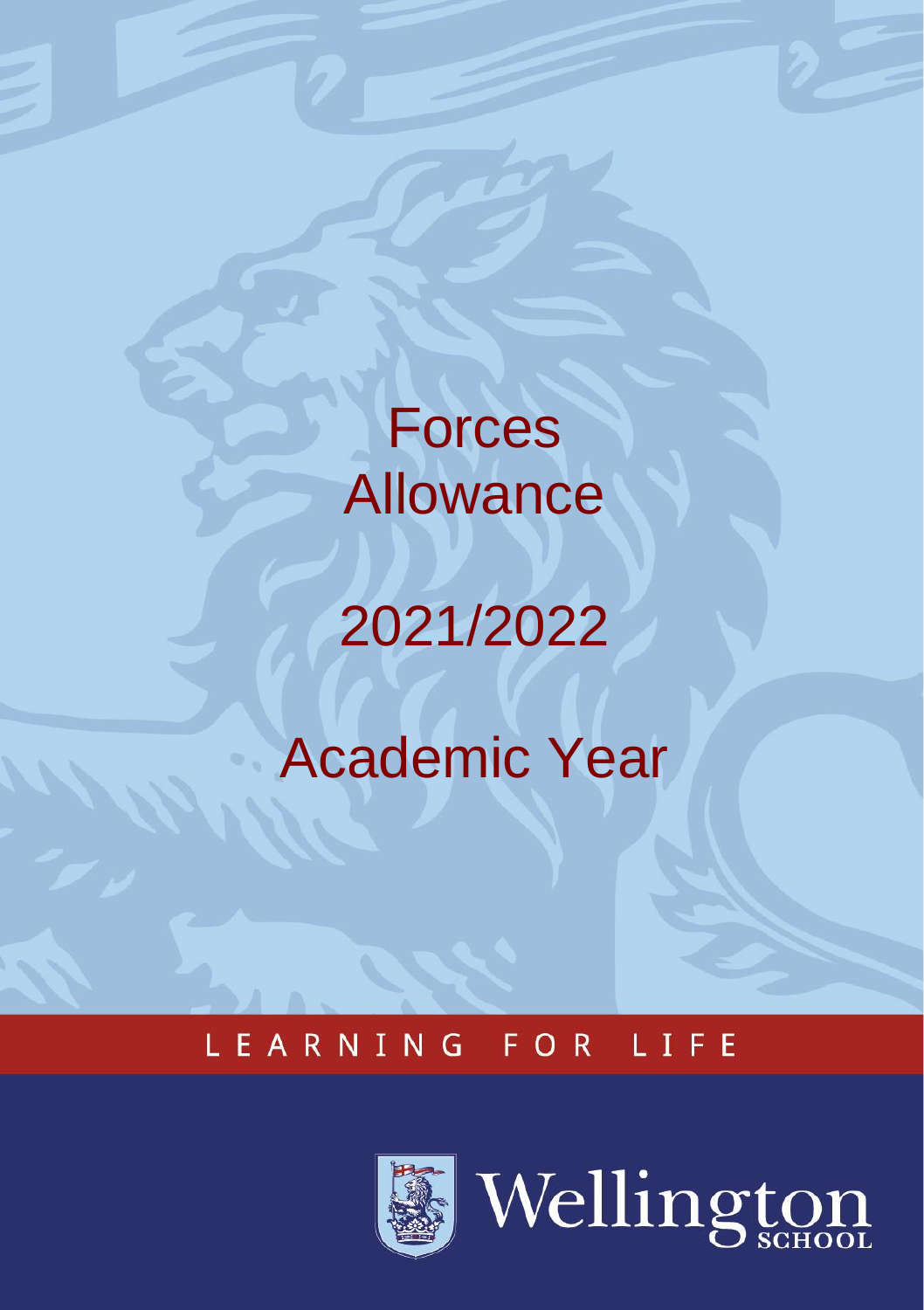



One of the provisions of the Boarding School Allowance scheme is that the minimum parental contribution should be 10% of the actual fees paid.

The Forces Allowance at Wellington School comprises a fixed termly allowance of £100. In addition, the School guarantees that the Forces parents will never pay more than the statutory 10% of the actual boarding fees. Therefore, if the Continuity of Education Allowance is less than 90% of the fees, then the School will subsidise the difference with an additional bursary (see Example 1 within). If, on the other hand, the CEA is greater than 90% of the fees, the Forces education allowance regulations allow the balance to be offset against some extras. This adjustment will vary from year to year once fees and CEA amounts have been announced. Figures showing these allowances are indicated in bold in the examples given within.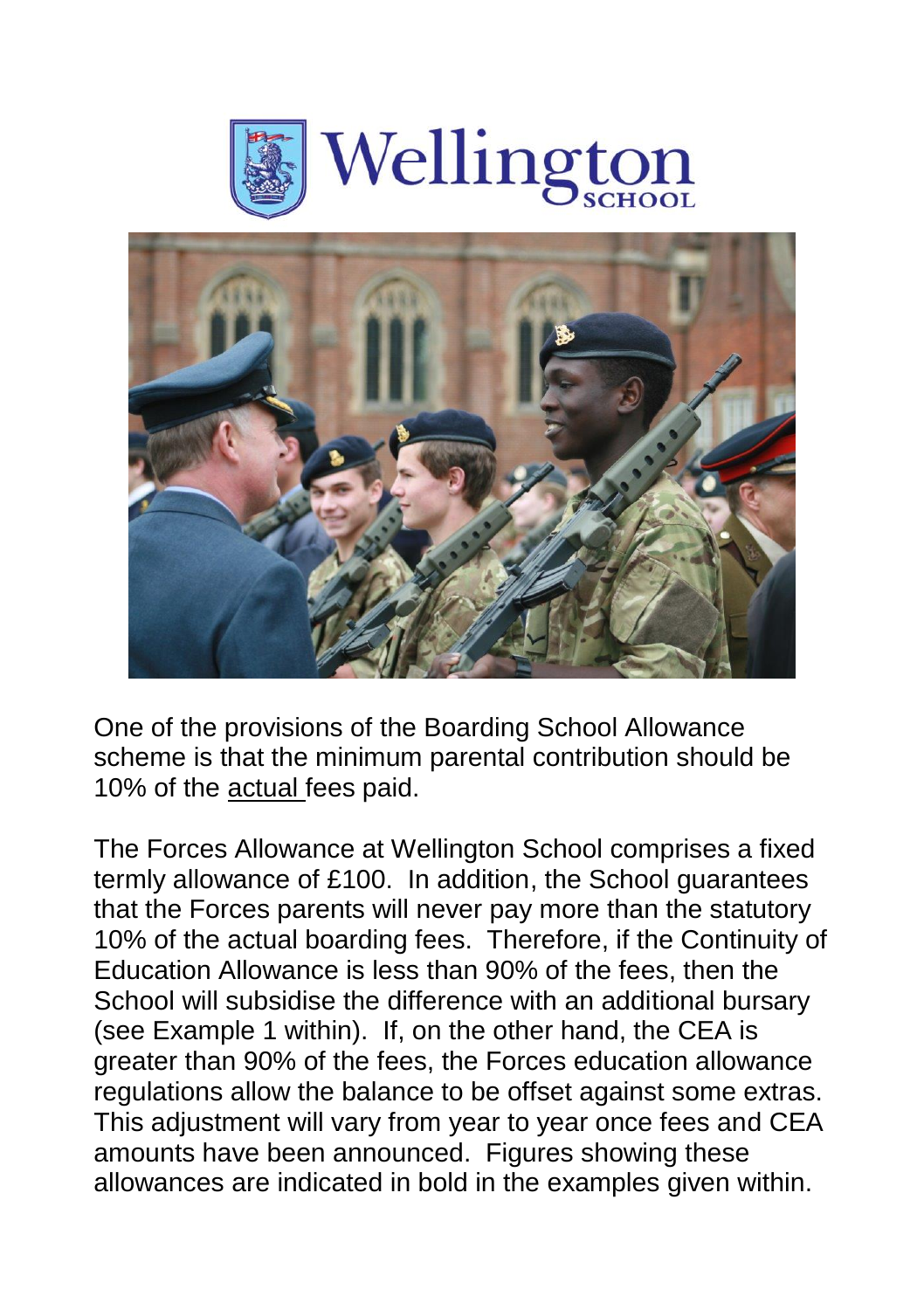#### **Example 1: Lower School**

|                                                | £     |
|------------------------------------------------|-------|
| Termly fees                                    | 10120 |
| <b>Fixed Wellington Forces Allowance</b>       | 100   |
| Actual fee payable (AFP)                       | 10020 |
|                                                |       |
| 10% of AFP (statutory parental contribution)   | 1002  |
|                                                |       |
| AFP less 10%                                   | 9018  |
|                                                |       |
| <b>Continuity of Education Allowance</b>       | 5969  |
|                                                |       |
|                                                |       |
| <b>Additional Wellington School Bursary</b>    | 3049  |
| <b>Total School Bursary</b>                    | 3149  |
| <b>Total Amount You Pay (excluding extras)</b> | 1002  |

#### **Example 2: Senior School**

|                                                | £     |
|------------------------------------------------|-------|
| Termly fees                                    | 11330 |
| <b>Fixed Wellington Forces Allowance</b>       | 100   |
| Actual fee payable (AFP)                       | 11230 |
|                                                |       |
| 10% of AFP (statutory parental contribution)   | 1123  |
|                                                |       |
| AFP less 10%                                   | 10107 |
|                                                |       |
| <b>Continuity of Education Allowance</b>       | 7828  |
|                                                |       |
|                                                |       |
| <b>Additional Wellington School Bursary</b>    | 2279  |
| <b>Total School Bursary</b>                    | 2379  |
| <b>Total Amount You Pay (excluding extras)</b> | 1123  |